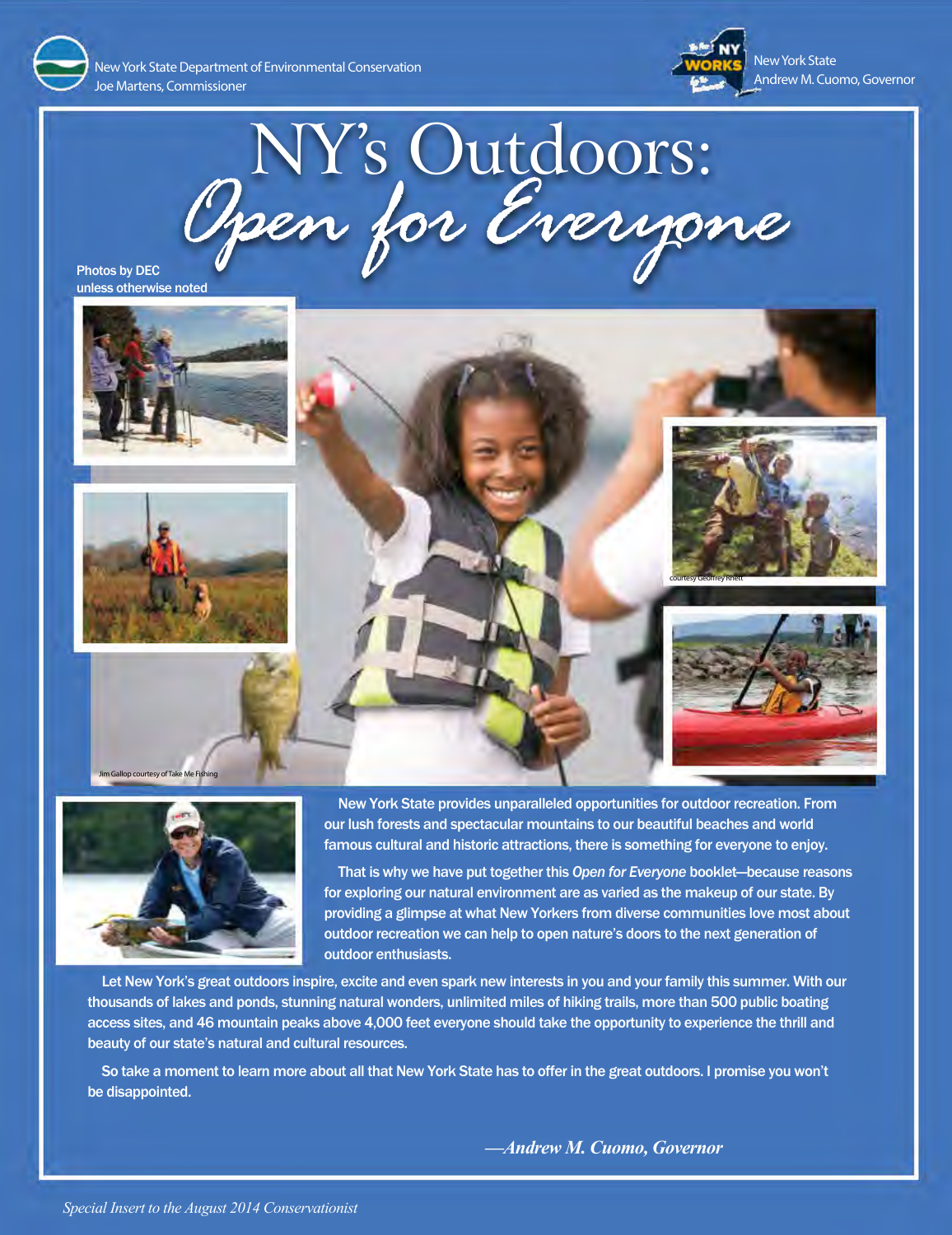

Lucas Hearl



## Fishing NY's Outdoors: Open for Everyone

New York has some of the finest fishing in the country. There is world class fishing for a wide variety of coldwater, warmwater and saltwater fish species. Whether it's bass fishing on Lake Erie, brook trout fishing on a crystal clear Adirondack lake, Pacific salmon fishing on Lake Ontario, fishing for stripers on the Hudson River, brown trout fishing on the Beaver Kill or fishing for bluefish in Montauk's surf, there's something special here for everyone. With more than 7,500 lakes and ponds, 70,000 miles of rivers and streams, and hundreds of miles of coastline, fishing opportunities are always nearby!

#### *Grab a pole and get hooked*

### **STEVEN WONG**  *Angler*

Growing up near the beach in Los Angeles, Steven Wong's passion for fishing began at an early age.

"I was lucky. Despite our urban setting, both of my parents were very outdoorsy and took me camping and fishing. My mom taught my dad and me to fish. We'd spend hours down at the pier, and except for a brief hiatus,

three years ago, I continued to pursue my passion. I build my and spend most of my free time fishing. I love that you can fish just about anywhere in NYC; a favorite spot of mine is fishing for bass in Prospect Park.

"As part of DEC's I Fish NY team, I get to pass along my passion to other NYC residents who attend our free fishing events. Whether it's a friend or someone I just met, I try and make sure they have a great first experience. That way they'll get hooked on fishing just like me."

Wayne Jones

wayn Jones

U.S. Fish and Wildlife Service, LaVonda Walton



Anglers catch a wide variety of coldwater and warmwater fish species, including popular game species such as bass, walleye and trout.



Fishing is a fun family activity that can be enjoyed by anyone, no matter their age or ability.





New York abounds with fishing opportunities on its more than 7,500 lakes and ponds, 70,000 miles of rivers and streams, and hundreds of miles of coastline.





More than 1.8 million anglers fished New York's waters in 2011, contributing nearly \$4.5 billion to the state's economy in pursuit of their sport.

For more information on the Empire State's great fishing, visit [www.dec.ny.gov/outdoor/fishing.html.](www.dec.ny.gov/outdoor/fishing.html)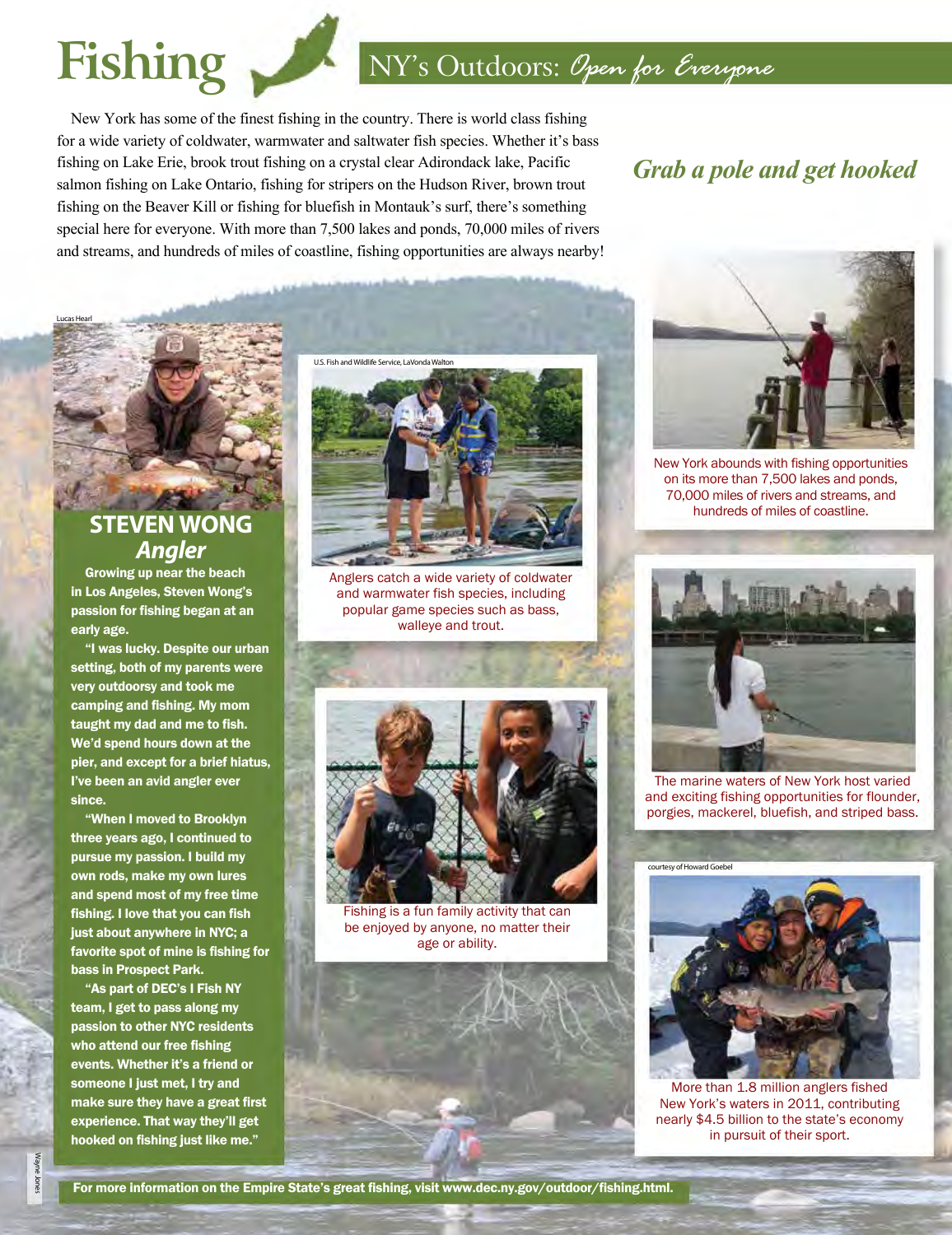# **Hunting** NY's Outdoors: *Open for Everyone*

Hunting is among the most popular forms of outdoor recreation in New York. That's because New York has an incredible variety of habitats and a wealth of public land. From the Catskill and the Adirondack Parks to the Finger Lakes and Great *Try your hand at finding*<br>Lakes regions, from coastal lowlands to agricultural lake plains to craggy mountain *the perfect game*<br>*the perfect* peaks, our diverse habitat makes the Empire State an ideal hunting destination. In fact, New York is the seventh most popular hunting destination in the nation.

Whether in pursuit of big game, small game, game birds or waterfowl, New York hunters enjoy great trips afield. Hunters can pursue white-tailed deer from late Sep-<br>courtesy of Becoming an Outdoors-Woman tember into January; from woodlot treestands to forested wilderness. Baymen hunt waterfowl in sneak boats off Long Island. Camo-clad hunters find our combination of woodlands and agriculture ideal turkey habitat. And that's to name just a few of the many available options.



Many novices are surprised to find out how much they enjoy the shooting sports.

# **VERDELL WALKER**

"When I was young, I had an interest in hunting, but it was not readily available to me. As I got walks and gardening), but because I want to harvest my own food. I like the idea of being connected to what I eat: making my entire meal from local products, including harvesting my own meat.

"I attended a Becoming an Outdoors-Woman workshop<br>
Sponsored by DEC and earned of public land add up to happy hunting days. my Hunter Education certificate which allowed me to get my hunting license. I liked pushing myself out of my comfort zone and **Exercía Community**<br> **Exercía Computers and anglers are the foundation**<br> **Exercía Computers and anglers are the foundation**<br>
of the state's conservation community first turkey and deer." **forestiand and waterways."** forestiand and waterways."



**Hunter Millions of acres of Wildlife Management**<br>**Originally from Georgia, Verdell Areas**, Forest Preserve, State Forests,<br>and State Parks are open for hunting and and State Parks are open for hunting and Walker now calls Brooklyn home. The trapping during the appropriate seasons.







even got a perfect score on the orientation of the state's conservation community,<br>
test! I can't wait to harvest my serve that the state's habitats, oncerned about... the state's habitats, concerned about... the state's habitats, —NYSDEC Commissioner Joe Martens

For more information on the Empire State's incredible hunting, visit<www.dec.ny.gov/outdoor/hunting.html>.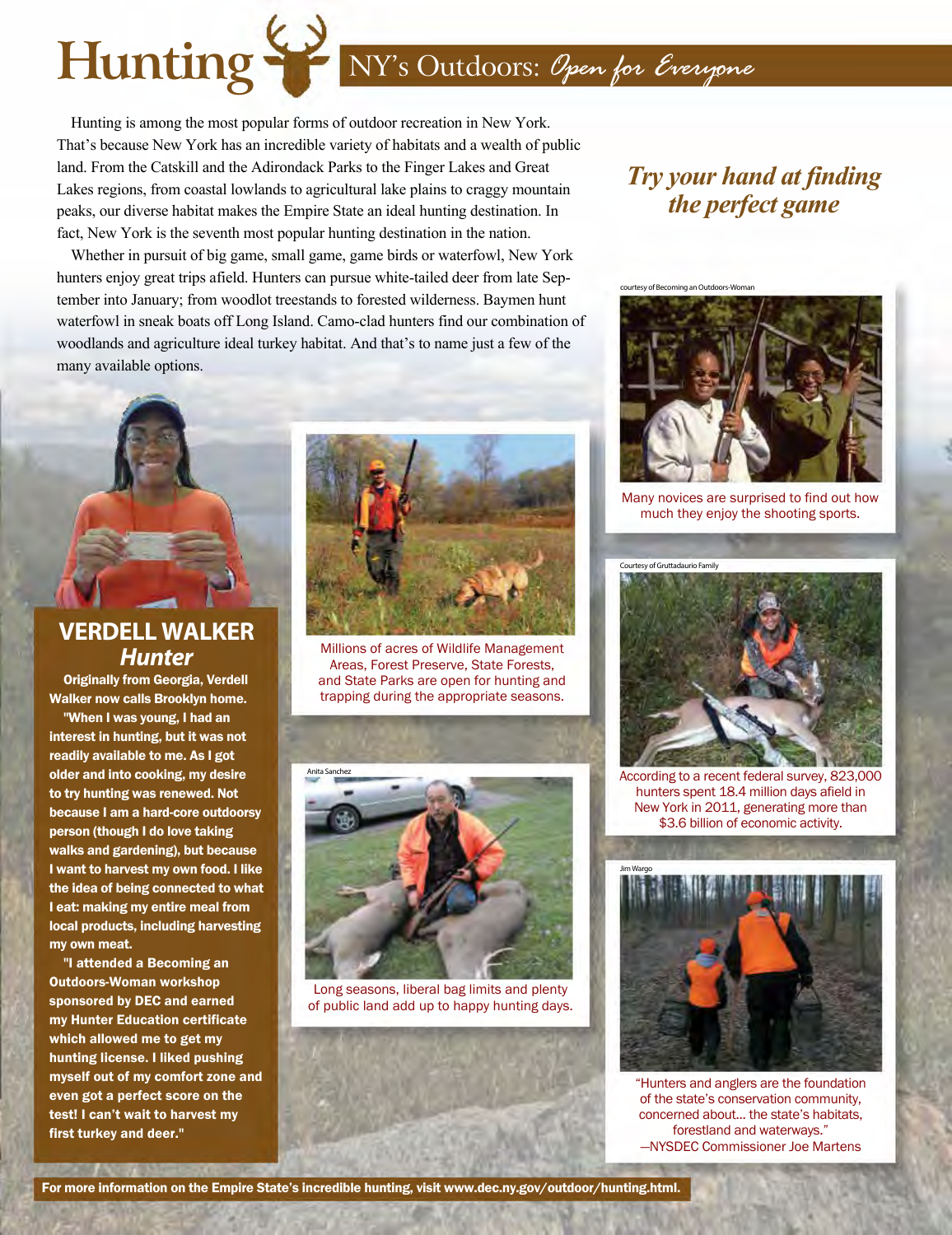New York State is loaded with public campgrounds and campsites that are available for everyone, no matter their skill level or age. Whether it's pitching a tent in the back country, renting a cabin in the woods, or anything in between, New York has it all.

**Camping** NY's Outdoors: *Open for Everyone* 

From the Thousand Islands to the high peaks of the Adirondacks, to the Finger Lake shores and the salt marshes of Long Island, camping lets you experience firsthand New York's tremendous scenic beauty. Campers have their choice of 113 campgrounds and more than 10,000 campsites, with associated activities that range from swimming, paddling, bicycling, fishing, hiking, and boating, to wildlife exploration, winter sports, and much more. Many of the campsites are located near parks, golf courses, historic sites, and other family-friendly destinations. A New York State camping getaway truly has something for everyone.

*Get your room with a view* 



Backcountry camping is an excellent way to experience the beauty and solitude of New York's forests. It is permitted on most lands managed by DEC including Forest Preserve lands in the Adirondack and Catskill Parks and State Forests.



Whether you're looking for a scenic spot to picnic, or planning a weeklong camping adventure, NYS campgrounds are a perfect choice.



Nothing beats the camaraderie from making S'mores and singing songs around the campfire. Make your memories today.

New York campgrounds provide a wide variety of experiences, including island camping, tent and trailer camping, boat-launching facilities, hiking trails, beaches and day-use areas with picnic tables and grills.



#### **GEORGE STEELE**  *Camper*

Environmental educator George Steele loves canoe camping.

**Adirondacks, I had many oppor** "Growing up near the tunities to hike and camp. My outdoor exploits stem from a very active Boy Scout troop where we did two hikes a month during the scout year. I got my hiking merit badge and learned a lot of outdoor skills.

along the way and many oppor "I was introduced to canoe camping as a teenager when I went on a scout trip on the Fulton Chain, from 7th Lake to Tupper Lake. Traveling via canoe allows for carrying more supplies easily, a chance to fish tunities to spot wildlife. Over the last six years, much of my canoe camping has been with my teenage son. We go with another father and son and camp at the state campground on Tioga Point on Raquette Lake. The boys do the fishing while I do the cooking. Ah, fish chowder under the shade of the tall pines on the Point..."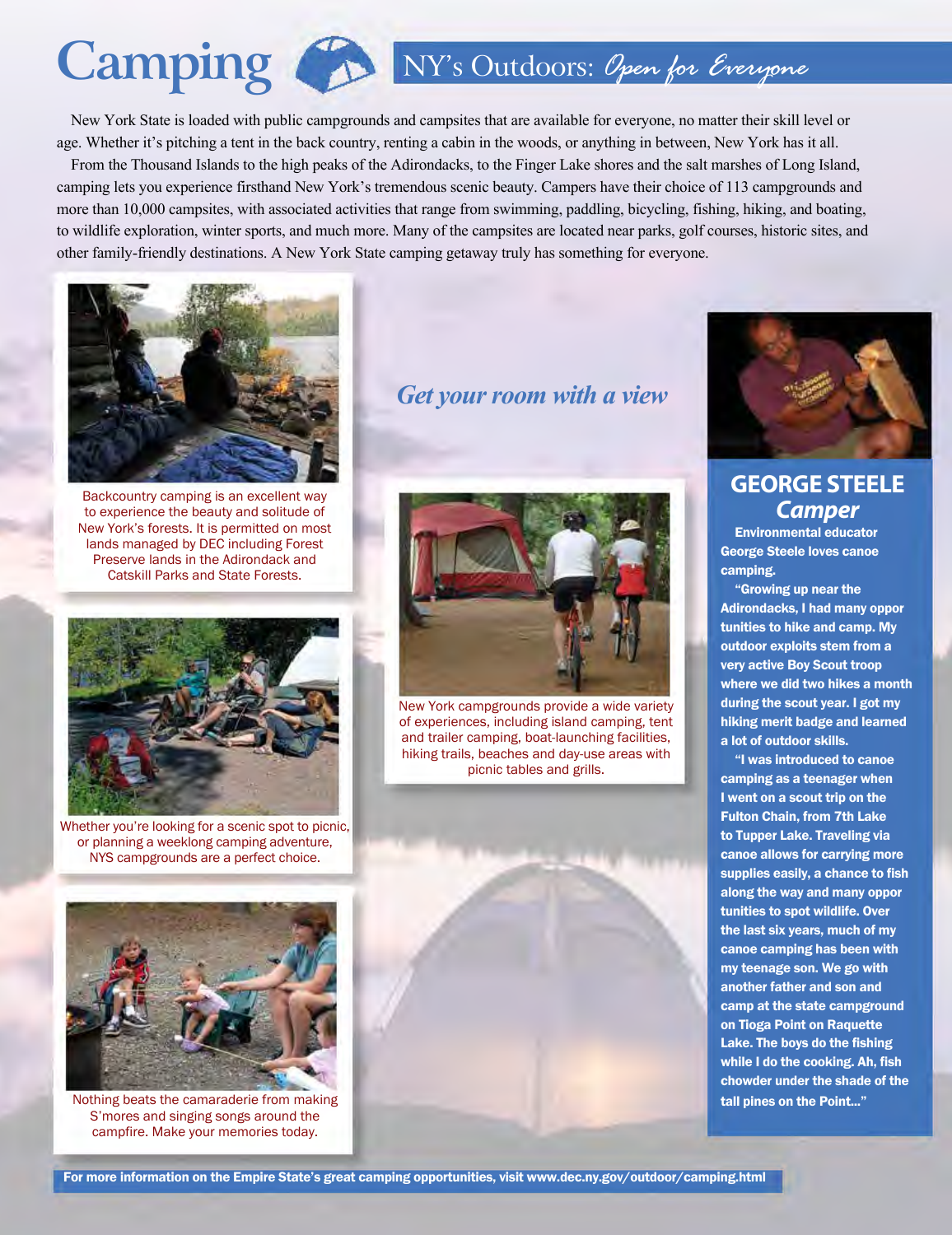



day outdoors with friends and family.

With more than 4 million acres of land open to the public, and thousands of miles of trails for hikers of all abilities, New York is a hiker's paradise. From breathtaking mountain views to the wooded southern tier, and from remote mountain ponds to miles and miles of coastline, what better way to see and experience New York's diverse landscape than through hiking? Whether you want to hike a section of the Appalachian Trail, hike the Northville Placid trail endto-end, or just take the family out for an afternoon adventure, New York has it all. Rock climb in the Gunks, stroll the dunes of Long Island or Lake Ontario, take on the Long Path, or follow a path through history on the North Country National Scenic Trail. The possibilities are endless.

#### *Find a trail and venture out*



snowmobiling, horseback riding, snowshoeing engineering at Cornell. The cornell of the cornell of the cornell of the cornell of the cornell of the cornell of the cornell. The cornell of the cornell of the cornell of the co



and cross-country skiing. The country skiing which is a many hiking trails in New York lead to a Many hiking trails in New York lead to a connects me with nature.



Hikers can explore abundant trails located<br>throughout the state's nearly 3 million acres **For those serious hikers, consider becoming an**<br>of Forest Preserve: 2.6 million acres are **and accommunity** and the cats of the Cats



of Forest Preserve: 2.6 million acres are and catskill and catskill and catskill in the Adirondacks, and 286,000 acres and catskill-3500-club.org. To find out more, visit [adk46er.org](https://adk46er.org) are in the Catskills.



#### **PALOMA SPINA**  *Hiker*

mountain, I take in my sur In the forest or atop a roundings and feel nature all around me. Such simple pleasures relieve everyday stresses and give me energy and confidence.

"You can never go wrong with a nice hike. You can do it anywhere and you don't need specialized gear. It's easy to convince friends and family to go, and it's good for you! I love feeling my heart

Being outdoors allows me to be me and to lose myself in the moment. "

For more information on the Empire State's fantastic hiking, visit <www.dec.ny.gov/outdoor/351.html>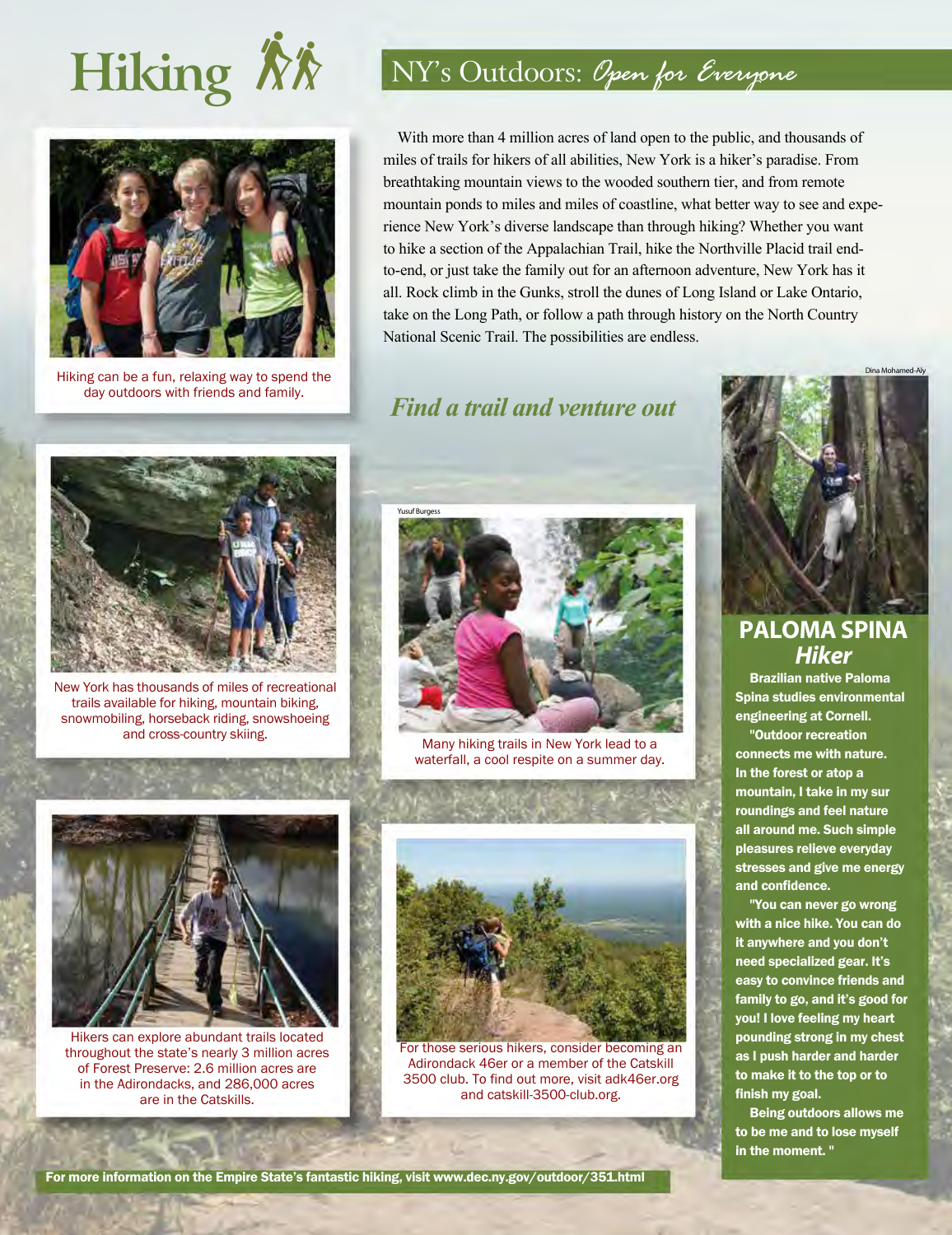# Wildlife  $\blacksquare$  NY's Outdoors: Open for Everyone **Watching**

Courtesy of NYS Tourism Industry Association



#### **MARKLY WILSON**  *Wildlife Watcher*

Barbadian native Markly Wilson is Director of International Marketing for I Love New York.

"Having been born in the Caribbean, becoming passionate about the outdoors was almost natural. It began when I caught a little grouper on a hand line. There's also tremendous joy in watching the life, colors and ballet of underwater plants and animals, petting a live octopus which responds by changing colors, and even cleaning, cooking and sharing my catch with those I love.

"I'm always happy to guide anyone who crosses my path. I've helped communities understand the value of bringing people to their area to view wildlife. We are now working with small communities in Washington and Madison Counties to help them become formidable wildlife viewing destinations.

"I find walking on a beach and smelling the ocean soothing, enlightening, and battery-charging."

Want to see soaring eagles, spectacular moose, playful river otters, skeins of migrating waterfowl, lounging seals or breaching whales? They're all here for you to enjoy. New York has some of the most diverse wildlife habitat in the nation. From the rocky peaks of the Adirondacks to the coastal lowlands along Long Island Sound, the Great Lakes to the Appalachian highlands, New York's fields and forests, mountains and marshes, beaches, lakes and rivers are home to hundreds of species of watchable wildlife. Wherever you are in the state, be it Manhattan's Central Park or thunderous Niagara Falls, wildlife can be found in abundance and enjoyed with binoculars or camera in hand.

> *Viewing opportunities wherever you go*



Wildlife watching is a popular recreational activity that can be enjoyed year-round anywhere in the state by people of all ages and abilities.



With thousands of acres of open space and natural habitat set aside, New York is the perfect place for people to enjoy observing, studying or photographing wildlife.



Each year, millions of people head into New York's outdoors to view or photograph wildlife. In so doing, they spend more than \$4 billion in equipment purchases and trip expenses.



New York State has more than 135 official watchable wildlife sites scattered across the state. For a list of sites, visit www.dec. [ny.gov/outdoor/55450.html.](https://ny.gov/outdoor/55450.html)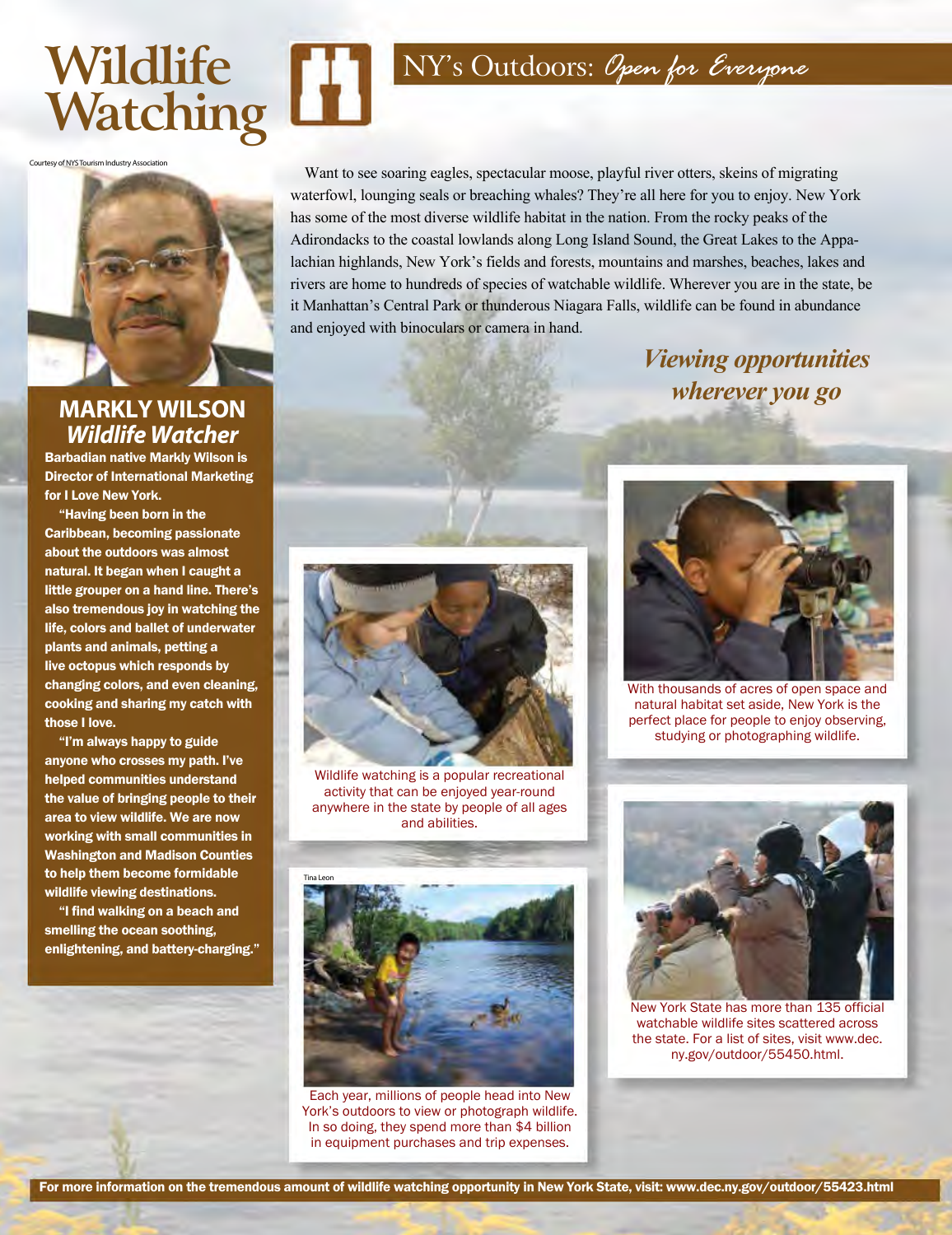# **Access**





#### **TIM BARNETT**  *Recreationist*

Tim Barnett grew up in Westport, NY on Lake Champlain where spending time outdoors was a way of life. He especially loved downhill skiing, and did ski patrol for a number of years.

our preserves, and as an Adiron "When I was director of the Adirondack Nature Conservancy (a position I held for 25 years), I loved introducing people to the outdoors. It was the best part of my job. After my accident at age 57, I still continued to enjoy the outdoors, but had to adjust to my new situation. I like visiting dacker have been pleasantly surprised by the wheelchair accessible trails available to me. I've been to Camp Santanoni in Newcomb via horse-drawn wagon a number of times, and was fortunate to assist with the design and construction of Dillon Park, a fully-accessible wilderness facility in Long Lake.

"At 74-years young, I still enjoy skiing via adaptive equipment. I am impressed by the number of people who make enjoying the outdoors a priority, especially younger folks who don't seem to let being in a wheelchair keep them from enjoying the wilderness."

New York State is committed to enhancing public enjoyment of the outdoors. Many of our facilities are designed for "Universal Access," providing recreation opportunities for the oldest adult to the youngest child, and everyone in between, including people with disabilities. Visitors to New York's accessible facilities can enjoy fishing, boating, hunting, canoeing, picnicking, horseback riding, hiking, visiting historic assets, wildlife observation and camping. Improvements on state land invite families with children in strollers and people with mobility issues to visit, and a variety of communication methods are used to include people with hearing or sight impairments. Stated simply, New York's focus is on inclusion.



New York welcomes visitors of all abilities to explore outdoor recreation on state lands and is committed to providing an ever-increasing range of accessible opportunities which support a healthy quality of life. New York campgrounds, educational centers

*Access for all* 



and lands offer many recreational opportunities for people with disabilities, including camping, picnicking, fishing and nature viewing.



By building new ramps, fishing piers, trails with gentle slopes, walkways, overlooks and observation decks, New York is making outdoor activities readily accessible for people of all



Access Coordinators to discuss their individual needs and recreational pursuits with knowledgeable staff.

courtesy of NYS OPRHP

 For more information on outdoor recreation opportunities for people with mobility impairments in the Empire State, visit: [www.dec.ny.gov/outdoor/34035.html.](www.dec.ny.gov/outdoor/34035.html)